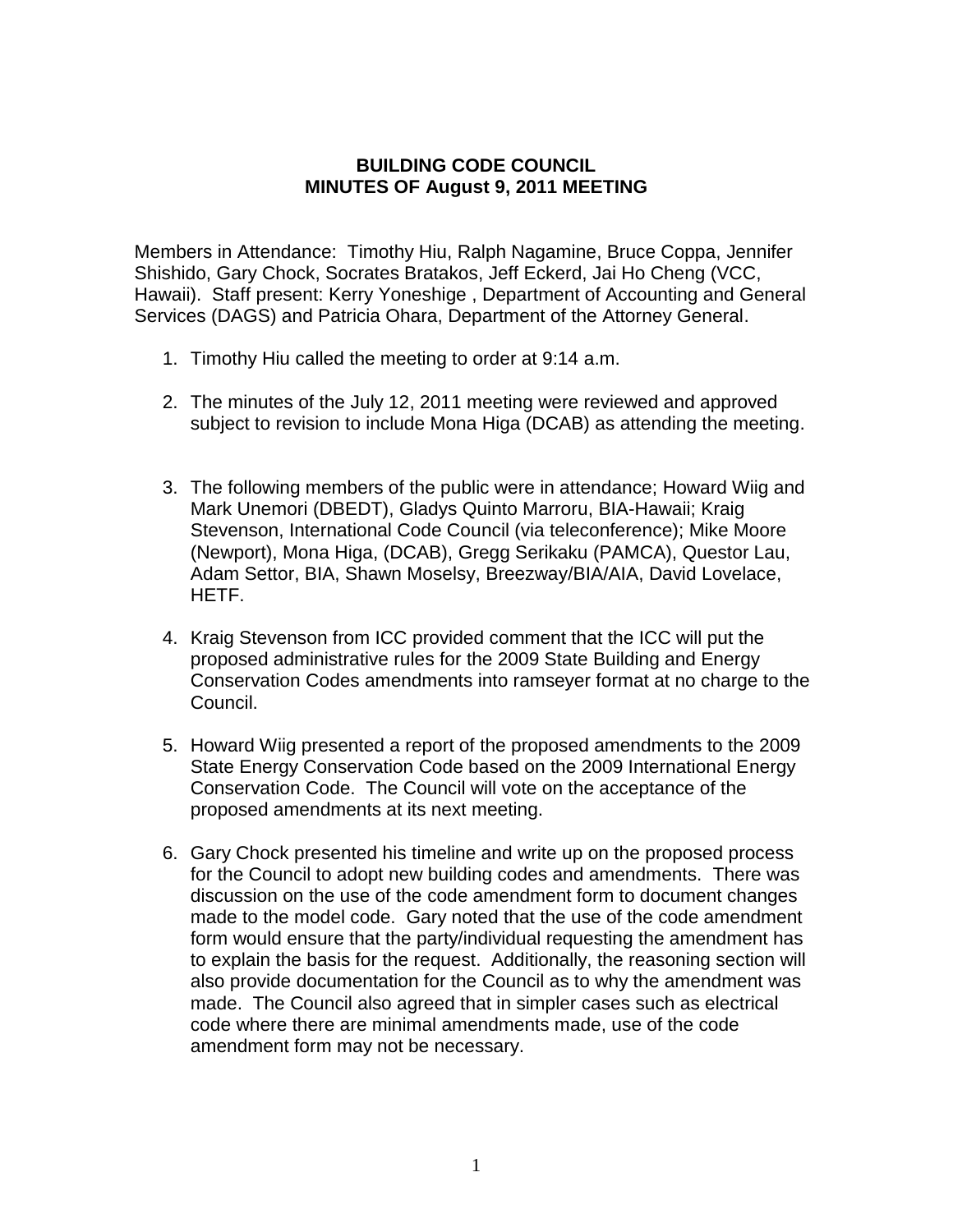- 7. SCR 58 was reviewed and it was concluded that the work of the Investigative committee on implementation of fire sprinklers for new one and two family dwellings is addressing the request in SCR 58.
- 8. Public hearing results for proposed HAR 3-185, State Residential Code; Tim Hiu, hearings officer reviewed the minutes of the hearing held on August 5, 2011. He noted that there was the following testimony.
	- a. Two testifiers from Hawaii commented on the wind borne debris section of the proposed State Building Code (based on 2009 International Building Code).
	- b. Testimony in support of the proposed State Residential Code by the AIA Hawaii Chapter.
	- c. Proposed amendment submitted by the BIA to remove the Hawaii from the hurricane prone region and subject to the wind borne debris section from the State Residential Code. The reasoning is that Hawaii is categorized as a 105 mph in ASCE-7 yet included in the 110 mph hurricane prone region. Gary Chock noted that based on the physics of hurricanes, the difference in geography between the mainland and an island justify the categorization of Hawaii as a hurricane prone region although the ASCE-7 wind speed is below the 110 mph standard. Gary Chock will submit a detailed write up at the next Council meeting explaining the classification of Hawaii as a hurricane prone region. After review of the write up, the Council will decide on the significance of the testimony provided at the public hearing.
- 9. Kerry Yoneshige provided a draft budget for fiscal years 2012 and 2013 which would be used by the Comptroller in conjunction with Gary Chock's timeline and write up on the code adoption process in his solicitation for private funds. After discussion, the Council felt that the Comptroller use the draft budget in his solicitation efforts. One revision was requested to include the professional organizational dues in the Technical and Trade publications section.
- 10.Council Chair created three new investigative committees; 2012 Building Code (Tim Hiu, Chair), 2012 Structural Standards (Gary Chock, Chair), and 2012 Energy Conservation Code (Howard Wiig, Chair).
- 11.Next meeting agenda items; vote on the proposed amendments for the 2009 State Energy Conservation Code, rationale on hurricane region classification in the State Residential Code and decision on the testimony provided at the public hearing on the State Residential Code, report from the investigative committees including the three committee formed for the 2012 codes.